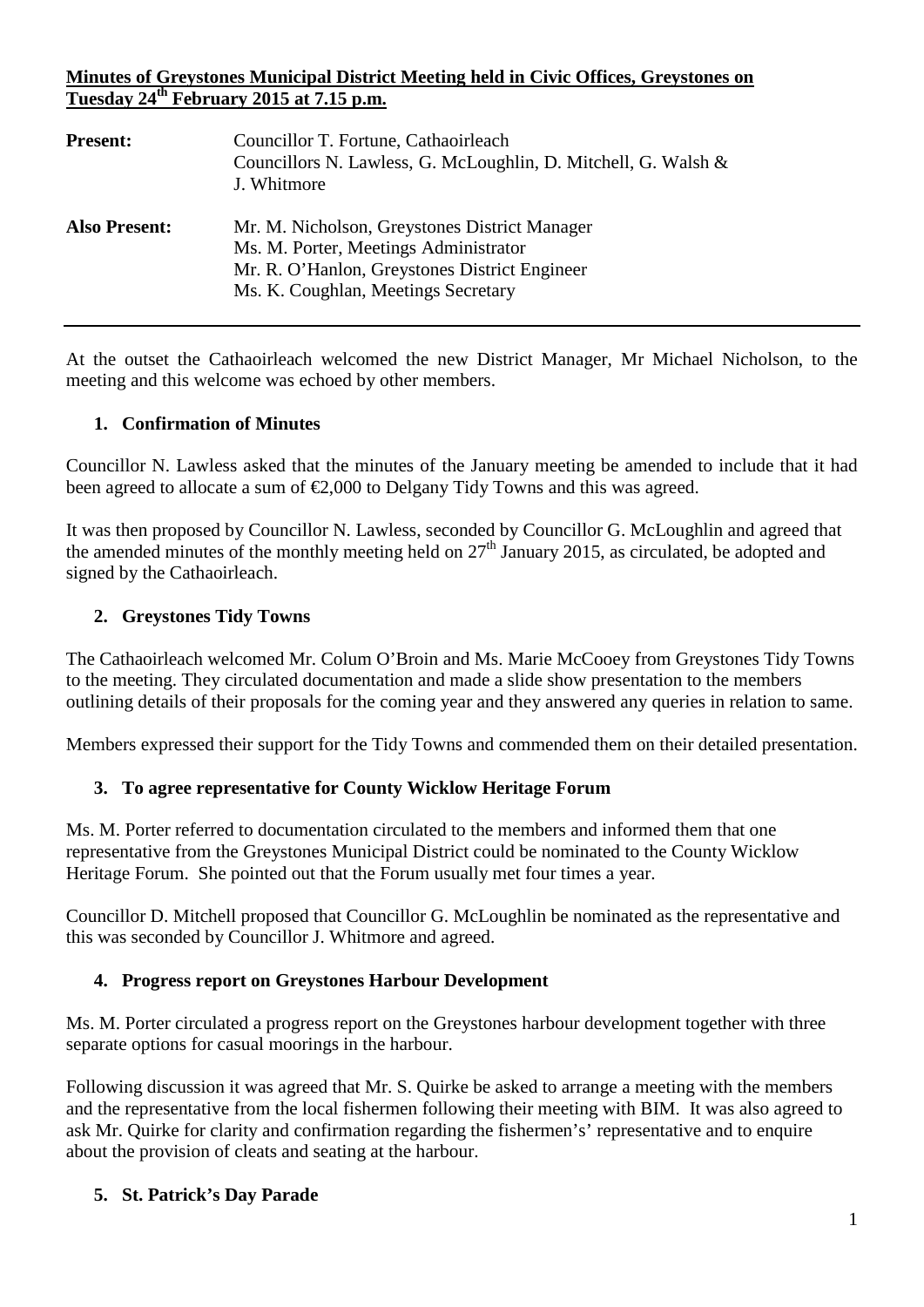Councillor G. McLoughlin gave details about progress to date with arrangements for the St. Patrick's Day Parade and she appealed for assistance with stewarding the parade on the day.

# **6. Update on Pay Parking by phone**

Ms. M. Porter informed the members that discussions had taken place with a company that operates a 'pay parking by phone' service that is compatible with the existing hardware and software used by Apcoa Parking in the town. She stated that there were some procurement issues but it may be possible to have a pilot scheme set up in Greystones by the summer and that she would keep the members informed of progress. This news was welcomed by the members.

# **7. Report from Greystones District Engineer**

A progress report on NTA and Department of Transport projects as well as other works was circulated to the members and the District Engineer answered any queries from the members in relation to same.

Following discussion it was requested that the plans for the Delgany Village Scheme be circulated to the members before the Part 8 process begins. It was also requested that the District Engineer seek to establish whether a representative from Wicklow County Council had spoken to landowners on Sea Road, Kilcoole with a view to having a footpath provided at this location as soon as possible. The members also asked the Engineer to identify some funding to provide public lighting on the Sea Road in Newcastle.

# **8. Notices of Motion:**

(a) Motion in the names of Councillors D. Mitchell  $& G.$  McLoughlin: "The Council should repair and replaster the wall on Church Lane and tidy up the area including a means to stop campers. Double yellow lines should be placed on the narrow section. Also the cut stumps on Church Road should be removed and suitable trees planted."

During discussion on this motion the District Engineer informed the members that this wall was privately owned except for two small sections at the end of the cul de sacs. He pointed out that his long term plan was to remove the Council owned walls and open up the area to include a grassed area with bollards to improve permeability through the town and encourage safe routes to schools, but that this would be dependent on securing funding for the design and works.

(b) Motion in the name of Councillor G. Walsh:

"That this Council consider putting road markings in the area of Castle Villas/New Road, Killincarrig. The introduction of traffic calming measures also needs to be considered in this area which has endured a significant increase in through traffic in recent months, a situation which is causing considerable concern to local residents.'

During discussion on this motion the District Engineer pointed out that this area was included in the pilot scheme for reduced speed limits in housing estates and that traffic would be assessed as part of that and improvement measures identified. He stated that no other traffic calming measures would be provided in the interim.

(c) Motion in the name of Councillor J. Whitmore:

"To get an update on the expansion, and resurfacing, of the playground in Greystones".

The District Engineer informed the members that the expansion and resurfacing of the playground in Greystones had not been costed yet as no funding was currently available.